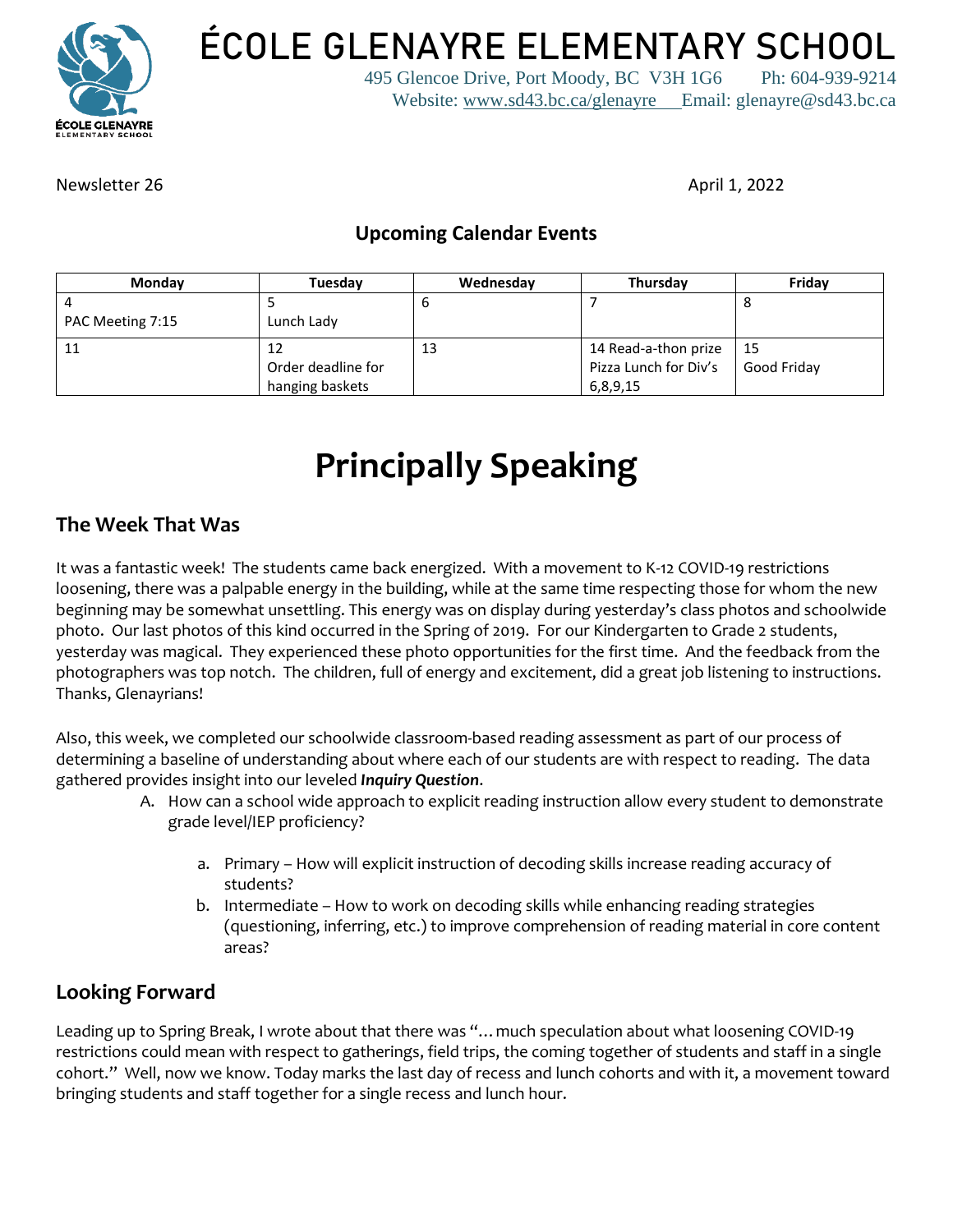#### **Bell Schedule As of Monday, April 4 th**

| <b>TIME</b> | <b>EVENT</b>                |  |  |
|-------------|-----------------------------|--|--|
| 8:47        | <b>Warning Bell</b>         |  |  |
| 8:50        | <b>Students In Class</b>    |  |  |
| 10:40       | <b>Recess Begins</b>        |  |  |
| 10:55       | <b>Recess Ends</b>          |  |  |
| 12:30       | Lunch Begins - Students Eat |  |  |
| 12:45       | <b>Students Outside</b>     |  |  |
| 1:25        | Lunch Ends                  |  |  |
| 2:39        | Dismissal                   |  |  |

Later this month, we have Student Led Conferences (SLC) scheduled for Thursday, April 21<sup>st</sup>. There will be an early dismissal to facilitate these conferences. More details to follow after the Glenayre Staff meets on Monday, April 4<sup>th</sup> for our staff meeting. The next day, Friday, April 22<sup>nd</sup> is a district PD Day and students are not in session.

Heading into the month of May, we have the Student Profile survey which will be sent to parents on Monday, May 2<sup>nd</sup> and due Monday, May 17<sup>th</sup>. The purpose of this voluntary survey is to glean information about how your child learns best as we begin to organize classes for the 2022.23 school year. As a gentle reminder, this survey is NOT a teacher request form.

Take care and stay dry this wet weekend,

Andrew



Welcome to the Counsellor's Corner, your place for resources, upcoming events/workshops and weekly mindful moments (short activities to do at home to foster mental health).

#### **Mindful Moment**

Plant Some Positivity Project

Spring is thought to be a time for renewal and rebirth.

- 1. Pick a pot. Whether you buy it or perhaps paint your own, choose one which suits your fancy, and you'll enjoy looking at before your plant starts to poke through.
- 2. Sow something. Pick a plant of your choice to make its home in your pot.
- 3. Observe and enjoy. Take care of your plant as per instructions. Perhaps in times of stress, caring for your plant can become a distraction or a source of joy. It might even make a great listener.

#### *Building a Flowering Community*

Let's build a gardening community by sharing our creations. Share your progress as a plant parent with other Glenarians. If you would like to participate, send a picture of your painted pots, or growing plants throughout the coming weeks to nkubiak@sd43.bc.ca. Each week they will be featured in Counsellor's Corner.

#### Events

#### *Virtual Workshops by Tri-Cities Family Smart*

#### **Topic - Digital Wellbeing and Mental Health:**

As parents, we struggle with balancing our children's time spent in the digital world and what we consider the real world. It's not easy to know how much time on technology is too much and how to set boundaries that don't create conflict. Join us for a conversation with a digital wellbeing expert to learn some practical solutions to our everyday concerns and challenges around our kids' use of screens and their mental health.

#### **Dates to choose from:**

April 4, 2022: 6:30pm - 8pm April 26, 2022 at 6:30pm - 8pm April 12, 2022 at 5:00pm - 6.30pm April 28, 2022 at 5:00pm - 6.30pm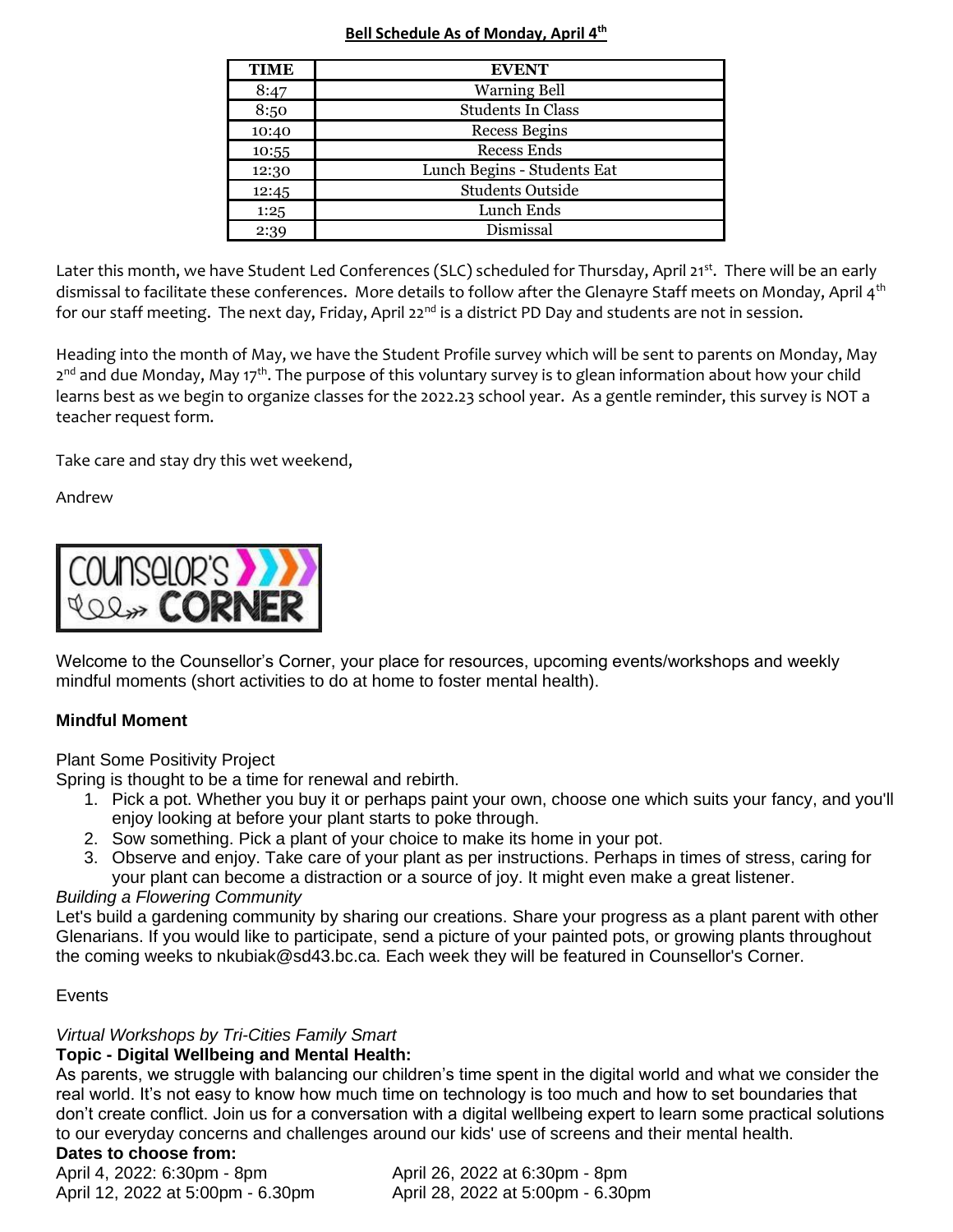April 20, 2022 at 12:00pm - 1.30pm **What to do next:**

**1. RSVP** - Please let us know you are coming! **Register here:** <https://familysmart.ca/events/>

**2. ONE-ON-ONE** - If this time/date doesn't work for you OR you would like to talk one-on-one with a Parent Peer Support Worker, we are happy to meet with you at a time that works for your schedule.

*Saleema Noon- Sexual Health Educator- Parent Workshop* **Growing Up Game Plan: Parents' Edition** https://learn.saleemanoon.com/webinar-registration Questions? Comments? Concerns? Observations? Do not hesitate to contact me. Natalia Kubiak, RCC [nkubiak@sd43.bc.ca](mailto:nkubiak@sd43.bc.ca)



#### **HOT LUNCH - LUNCH LADY Tuesday, April 5, 2022**

Lunch Lady is open for your orders! Lunch Lady has so many great options for all taste buds! There are vegetarian, gluten free and halal options as well!!!

Go to **<https://order.lunchlady.ca/Security/Login>** for the TUESDAY, April 5th Lunch

\*\*\*The Lunch Lady allows for cancellations up to 8am on the day of the lunch. You will not be given a refund but a credit for another lunch date. If you know your child will be away for the April 5th Lunch Lady then please email the Lunch Lady at [burnaby.richmond@thelunchlady.ca](mailto:burnaby.richmond@thelunchlady.ca) to let them know to cancel OR email glenayrepac@gmail.com and we will have your child's lunch order ready for pickup at 12:30pm by the office.

#### **HOT LUNCH- PIZZA HUT Thursday, April 21, 2022**

Pizza Hut Hot Lunch is also open for ordering for the Thursday, April 21st lunch. Go To<https://munchalunch.com/login.aspx>

#### **HANGING BASKETS & PLANT SALE**

The Glenayre PAC is having a hanging basket and plant sale this Spring! All orders and payment are done online at <https://teams.growingsmilesfundraising.com/>

Type in Glenayre PAC as your fundraising team.

**Only 1 1/2 weeks left to order.....All orders must be in by Tuesday, April 12. Order pickup will be on Friday, April 29 from 3-5 pm at Glenayre Elementary.**  For questions, please email [glenayrepac@gmail.com](mailto:glenayrepac@gmail.com)

#### **SPRING CARNIVAL**

**Save the date! Thursday, May 26th from 2:45-7 pm will be our annual Spring Carnival! Food** trucks, Rocky Point Ice Cream, Mini donuts, Inflatables, Carnival games, Raffle Baskets, 50/50 draw, music and lots more. All welcome, this is a big event! More information to come! \* We will be reaching out for volunteers to help out with this fantastic event!

\*\*If your company would like to help sponsor this event (any amount is truly appreciated), please email glenayrepac@gmail.com. All companies who sponsor that have company signs or banners will be on display by the inflatables and games.

**PAC MEETING** - Agenda in Attachments Next PAC Meeting will be on **Monday, April 4, 2022 at 7:15pm** Join Zoom Meeting <https://us02web.zoom.us/j/86022284864?pwd=cmppSkMweTYvSUEva1hpV2toSTU5Zz09>

Meeting ID: 860 2228 4864 Passcode: 220062





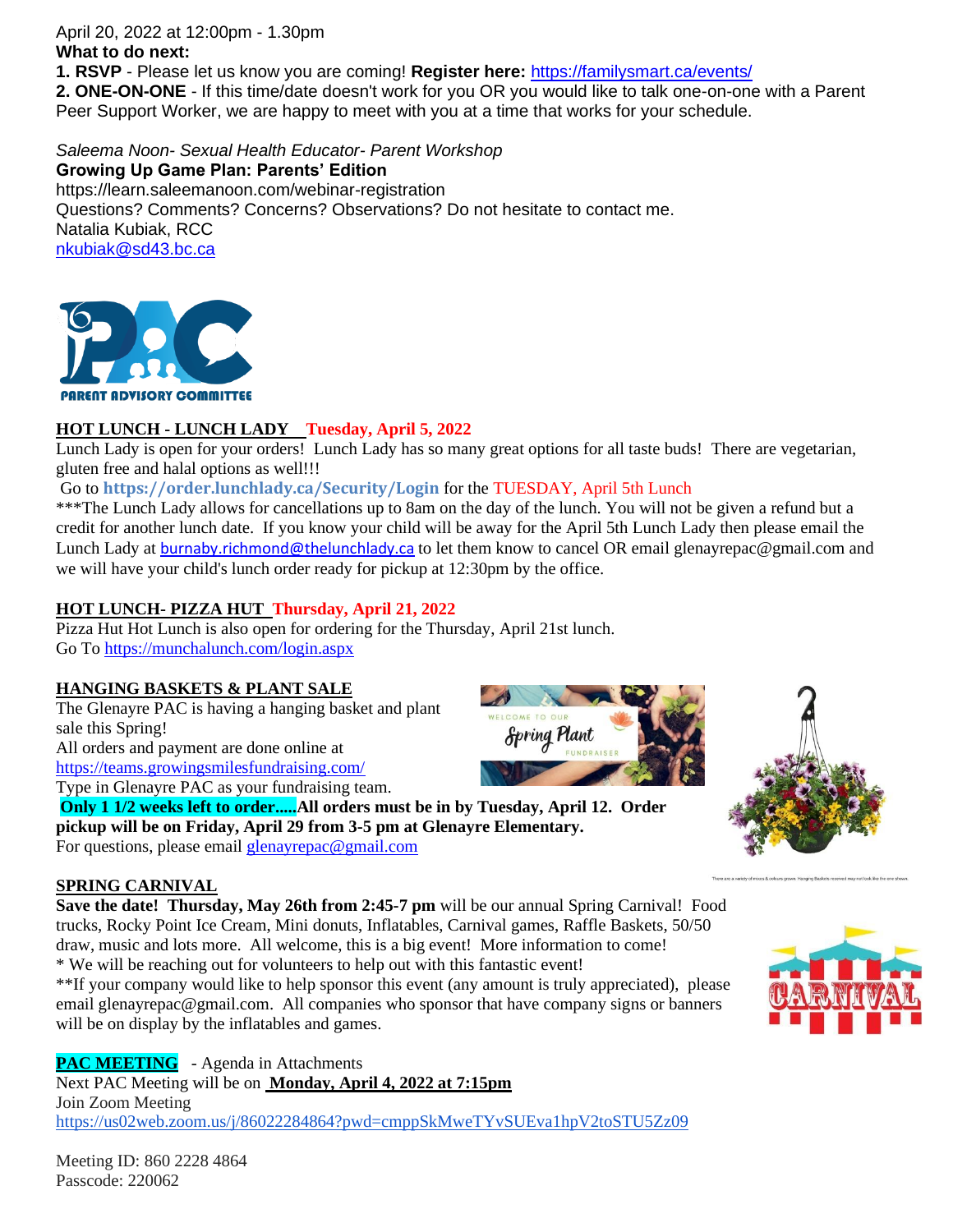#### **SOCIAL MEDIA**

Best way to stay up-to-date with PAC information is to follow us on either Facebook or Instagram.

Please "LIKE" our **FACEBOOK** page at **https://www.facebook.com/glenayrepac** in order to receive all the latest event notifications.

On *INSTAGRAM* follow us at**: @glenayrepac**

**If you have any questions on how you can get involved or questions/concerns related to PAC News, please reach out to us by email at [glenayrepac@gmail.com](mailto:glenayrepac@gmail.com)**

# NEWS FROM SCHOOL DISTRICT 43

#### **Calendar Amendment -Truth and Reconciliation Day**

The provincial government recently announced that K-12 public schools will observe Friday, September  $30<sup>th</sup>$ as a statutory holiday in recognition of Truth and Reconciliation Day. As a result of this announcement, SD43 will be amending the 2022-2023 School Calendar to include Truth and Reconciliation Day as a non-instructional day. As such, all school district sites will be closed Friday, September 30, 2022. Students and staff will continue to recognize SD43's commitment to truth and reconciliation with school-based activities and learning during that week.

#### **Casual Noon Hour Supervisors**

School District #43 Coquitlam is looking for Casual Noon Hour Supervisors. This position requires individuals to be available on an On-Call basis to supervise students indoors and outdoors during lunch break (one hour per day) at various schools throughout the District in Coquitlam, Port Coquitlam, Port Moody and Anmore.

Previous experience working with groups of children is an asset. Successful candidates will be available over the lunch hour Monday – Friday, 5 days per week while the school is in session and be willing to accept callouts to all schools in our District. We offer \$22.30 per hour plus 16% in lieu of benefits.

To apply, please click on the following link and create a user account/profile.

https://ejp.sd43.bc.ca/postings/Account/Login. Once you have completed your profile you will have access to the job postings.

### **Casual Clerical**

Coquitlam School District invites applications from individuals for the position of on call casual clerical.

This on call position provides administrative support at elementary, middle, and secondary schools as well as other various district locations throughout the district in in Coquitlam.

The successful candidate must have a strong ability to multi-task and interact with students, parents, teachers, support staff and administration.

Applicants must be able to type a minimum of 50 wpm. A strong secretarial background is required, and knowledge of bookkeeping and accounting is an asset.

Successful candidates will be available Monday – Friday, 5 days per week and be willing to accept callouts to all locations in our District. We offer \$26.09-\$ 27.39 per hour plus 16% in lieu of benefits.

To apply, please click on the following link and create a user account/profile.

**https://ejp.sd43.bc.ca/postings/Account/Login.** Once you have completed your profile you will have access to the job postings. Please attach a cover letter and resume.